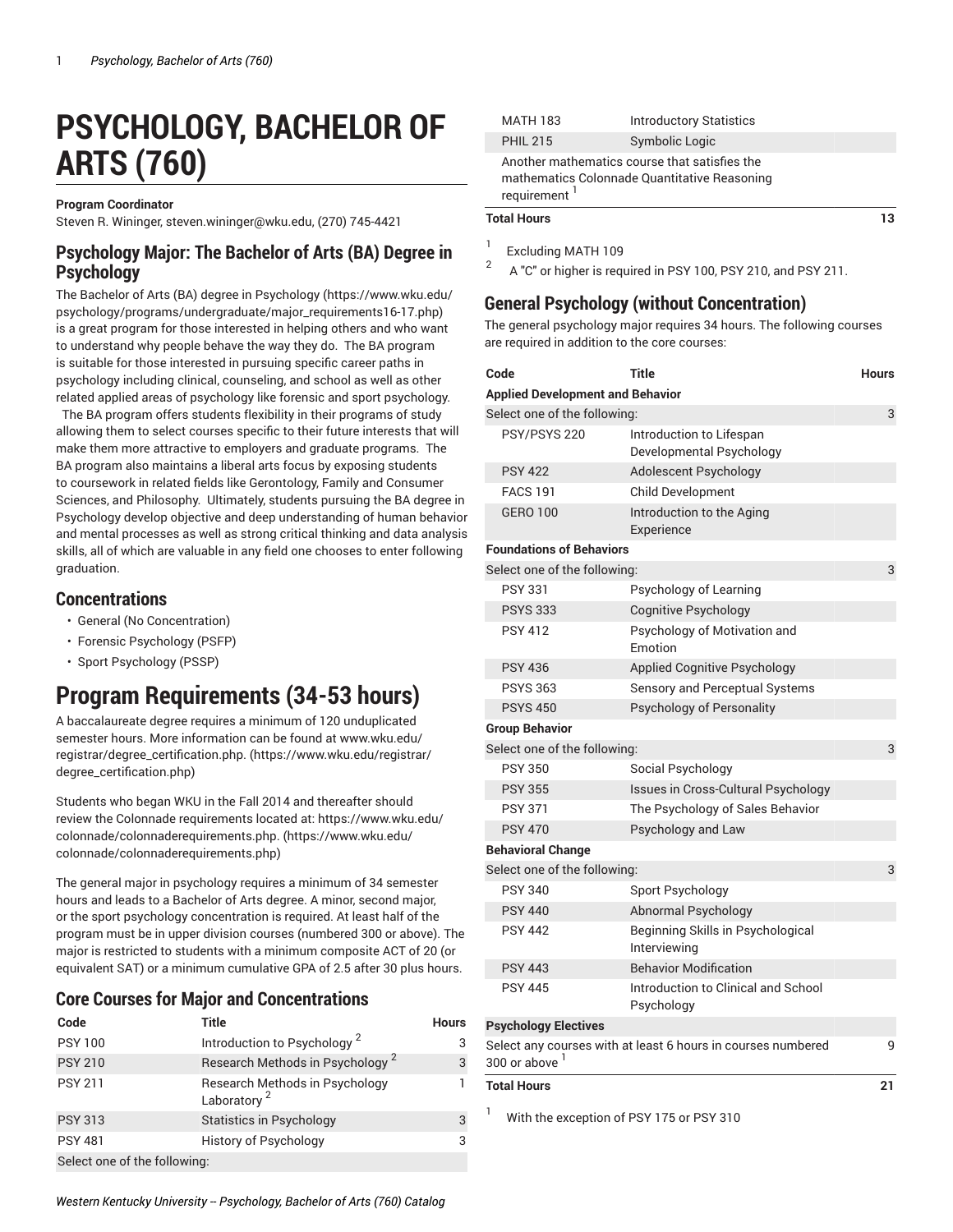#### **Forensic Psychology Concentration**

The forensic psychology concentration requires 40 hours. The following courses are required in addition to the core courses:

| Code                                                   | Title                                                | <b>Hours</b> |
|--------------------------------------------------------|------------------------------------------------------|--------------|
| <b>Applied Development and Behavior</b>                |                                                      |              |
| Select one of the following:                           |                                                      | 3            |
| PSY/PSYS 220                                           | Introduction to Lifespan<br>Developmental Psychology |              |
| <b>PSY 422</b>                                         | Adolescent Psychology<br>(recommended)               |              |
| <b>FACS 191</b>                                        | <b>Child Development</b>                             |              |
| <b>GERO 100</b>                                        | Introduction to the Aging<br>Experience              |              |
| <b>Foundations of Behaviors</b>                        |                                                      |              |
| Select one of the following:                           |                                                      | 3            |
| <b>PSY 331</b>                                         | Psychology of Learning                               |              |
| <b>PSY 412</b>                                         | Psychology of Motivation and<br>Emotion              |              |
| <b>PSY 436</b>                                         | Applied Cognitive Psychology                         |              |
| <b>PSYS 333</b>                                        | <b>Cognitive Psychology</b>                          |              |
| <b>PSYS 363</b>                                        | Sensory and Perceptual Systems                       |              |
| <b>PSYS 450</b>                                        | <b>Psychology of Personality</b>                     |              |
| <b>Group Behavior</b>                                  |                                                      |              |
| Select one of the following:                           |                                                      | 3            |
| <b>PSY 350</b>                                         | Social Psychology                                    |              |
| <b>PSY 355</b>                                         | Issues in Cross-Cultural Psychology                  |              |
| <b>PSY 371</b>                                         | The Psychology of Sales Behavior                     |              |
| <b>PSY 470</b>                                         | Psychology and Law                                   |              |
| <b>PSYS 370</b>                                        | Industrial / Organizational<br>Psychology            |              |
| <b>Behavioral Change</b>                               |                                                      |              |
| Select one of the following:                           |                                                      | 3            |
| <b>PSY 340</b>                                         | Sport Psychology                                     |              |
| <b>PSY 440</b>                                         | Abnormal Psychology                                  |              |
| <b>PSY 442</b>                                         | Beginning Skills in Psychological<br>Interviewing    |              |
| <b>PSY 443</b>                                         | <b>Behavior Modification</b>                         |              |
| <b>PSY 445</b>                                         | Introduction to Clinical and School<br>Psychology    |              |
| Forensic Psychology Concentration Courses <sup>1</sup> |                                                      |              |
| <b>PSY 350</b>                                         | Social Psychology                                    | 3            |
| <b>PSY 440</b>                                         | Abnormal Psychology                                  | 3            |
| <b>PSY 470</b>                                         | Psychology and Law                                   | 3            |
| <b>Restricted Electives</b>                            |                                                      |              |
| Select two of the following:                           |                                                      | 6            |
| <b>CRIM 101</b>                                        | Introduction to Criminal Justice                     |              |
| <b>CRIM 456</b>                                        | Homicide and Serial Homicide                         |              |
| <b>PHIL 211</b>                                        | Why Are Bad People Bad?                              |              |
| <b>PS 220</b>                                          | <b>Judicial Process</b>                              |              |
| <b>Total Hours</b>                                     |                                                      | 27           |

1 Concentration courses may not be counted as category courses

#### **Sport Psychology Concentration**

The sport psychology concentration requires 53 hours. The following courses are required in addition to the core courses:

| Code                                                | <b>Title</b>                                            | <b>Hours</b> |
|-----------------------------------------------------|---------------------------------------------------------|--------------|
| <b>Applied Development and Behavior</b>             |                                                         |              |
| Select one of the following:                        |                                                         | 3            |
| PSY/PSYS 220                                        | Introduction to Lifespan<br>Developmental Psychology    |              |
| <b>PSY 422</b>                                      | Adolescent Psychology                                   |              |
| <b>FACS 191</b>                                     | Child Development                                       |              |
| <b>GERO 100</b>                                     | Introduction to the Aging<br>Experience                 |              |
| <b>Foundations of Behaviors</b>                     |                                                         |              |
| Select one of the following:                        |                                                         | 3            |
| <b>PSY 331</b>                                      | Psychology of Learning                                  |              |
| <b>PSYS 333</b>                                     | Cognitive Psychology                                    |              |
| <b>PSYS 363</b>                                     | Sensory and Perceptual Systems                          |              |
| <b>PSY 436</b>                                      | Applied Cognitive Psychology                            |              |
| <b>PSYS 450</b>                                     | Psychology of Personality                               |              |
| <b>Group Behavior</b>                               |                                                         |              |
| Select one of the following:                        |                                                         | 3            |
| <b>PSY 350</b>                                      | Social Psychology                                       |              |
| <b>PSY 355</b>                                      | Issues in Cross-Cultural Psychology                     |              |
| <b>PSY 371</b>                                      | The Psychology of Sales Behavior                        |              |
| <b>PSY 470</b>                                      | Psychology and Law                                      |              |
| <b>Behavioral Change</b>                            |                                                         |              |
| Select one of the following:                        |                                                         | 3            |
| <b>PSY 440</b>                                      | Abnormal Psychology                                     |              |
| <b>PSY 442</b>                                      | Beginning Skills in Psychological<br>Interviewing       |              |
| <b>PSY 443</b>                                      | <b>Behavior Modification</b>                            |              |
| <b>PSY 445</b>                                      | Introduction to Clinical and School<br>Psychology       |              |
| Sport Psychology Concentration Courses <sup>1</sup> |                                                         |              |
| <b>PSY 340</b>                                      | Sport Psychology                                        | 3            |
| <b>PSY 412</b>                                      | Psychology of Motivation and<br>Emotion                 | 3            |
| <b>PSY 290</b>                                      | Supervised Study in Psychology                          | 3            |
| or PSY 390                                          | Field Experience in Psychology                          |              |
| or PSY 490                                          | Research, Readings or Special Projects in<br>Psychology |              |
| <b>Additional Required Courses</b>                  |                                                         |              |
| <b>BIOL 131</b>                                     | Human Anatomy and Physiology                            | 4            |
| PE 311                                              | <b>Exercise Physiology</b>                              | 3            |
| PE 313                                              | Motor Development                                       | 3            |
| <b>HMD 211</b>                                      | <b>Human Nutrition</b>                                  | 3            |
| <b>HMD 360</b>                                      | <b>Advanced Nutrition</b>                               | 3            |
| or HMD 364                                          | <b>Sports Nutrition</b>                                 |              |
| or HMD 368                                          | Dietary and Herbal Supplements                          |              |
| <b>COMM 315</b>                                     | <b>Sport Communication</b>                              | 3            |
| or LEAD 300                                         | Leadership Theory and Application                       |              |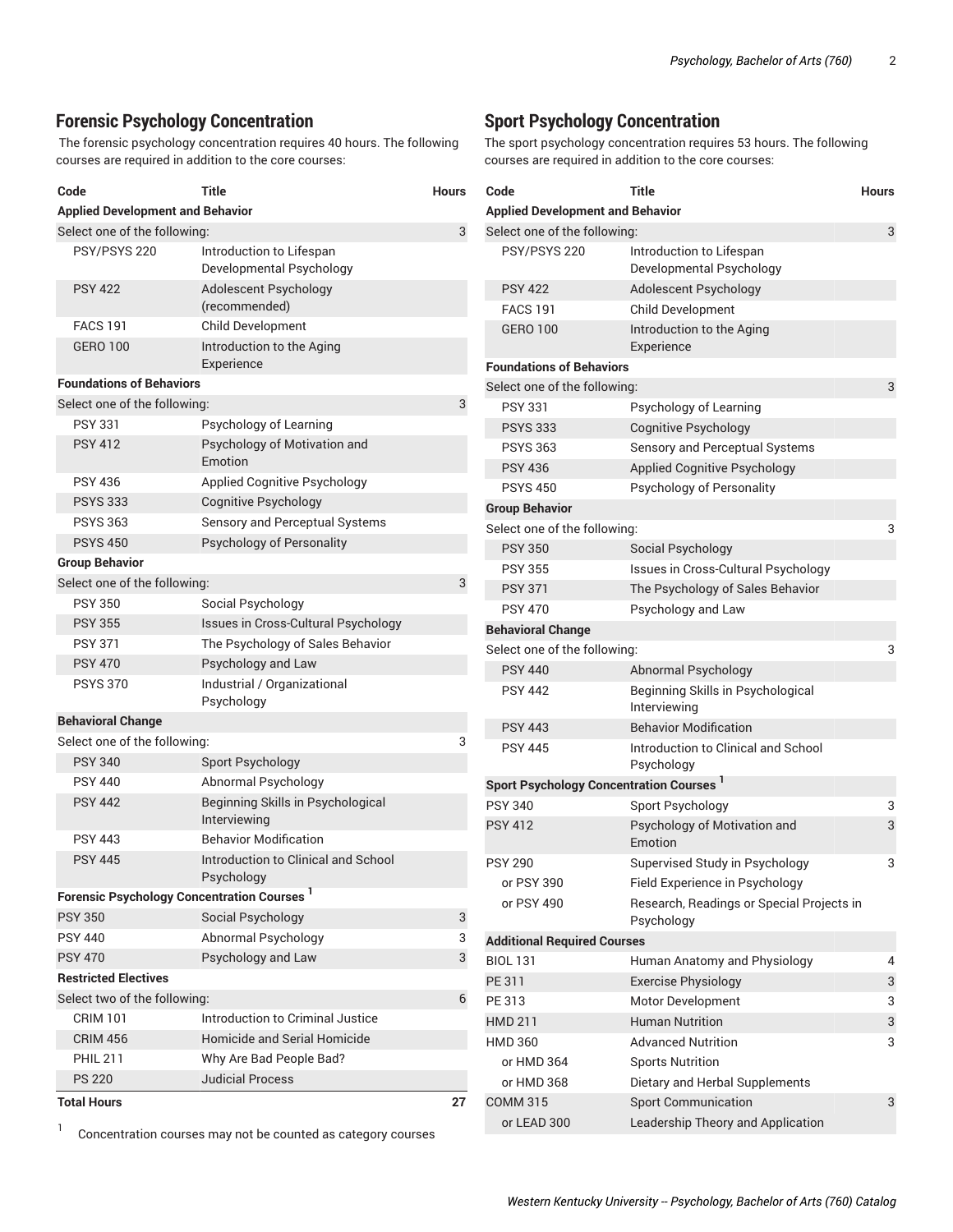| <b>Total Hours</b> |                    | 40 | <b>Elective Cours</b> |
|--------------------|--------------------|----|-----------------------|
| or SOCL 324        | Sociology of Sport |    | 2nd Major/Mi          |

1 Concentration courses may not be counted as category courses.

### **Finish in Four Plans Psychology, General (760)**

| <b>First Year</b>                                                            |              |                                                                              |              |
|------------------------------------------------------------------------------|--------------|------------------------------------------------------------------------------|--------------|
| Fall                                                                         | <b>Hours</b> | Spring                                                                       | <b>Hours</b> |
| <b>ENG 100</b>                                                               |              | 3 COMM 145                                                                   | 3            |
| HIST 101 or HIST 102                                                         |              | 3 MATH 183 or PHIL 215                                                       | 3            |
| PSY 100 or PSYS 100                                                          |              | 3 World Language 102<br>(if needed) OR General<br><b>University Elective</b> | 3            |
| Colonnade: Natural &<br><b>Physical Sciences</b>                             |              | 3 Colonnade: Arts &<br><b>Humanities</b>                                     | 3            |
| World Language 101<br>(if needed) OR General<br>University Elective          |              | 3 Colonnade: Natural &<br>Physical Sciences with<br>lab                      | 3            |
|                                                                              | 15           |                                                                              | 15           |
| <b>Second Year</b>                                                           |              |                                                                              |              |
| Fall                                                                         | <b>Hours</b> | Spring                                                                       | <b>Hours</b> |
| PSY 210 or PSYS 210                                                          |              | 3 PSY 313 or PSYS 313                                                        | 3            |
| PSY 211 or PSYS 211                                                          |              | 1 PSY Category Course                                                        | 3            |
| 2nd Major/Minor/<br><b>Elective Course</b>                                   |              | 3 PSY Elective<br>(numbered 200 or<br>above, not PSY 175 or<br>PSY 310)      | 3            |
| 2nd Major/Minor/<br><b>Elective Course</b>                                   |              | 2 2nd Major/Minor/<br><b>Elective Course</b>                                 | 3            |
| Colonnade: Literary<br>Studies                                               |              | 3 2nd Major/Minor/<br><b>Elective Course</b>                                 | 3            |
| Colonnade:<br>Connections (Systems)                                          | 3            |                                                                              |              |
|                                                                              | 15           |                                                                              | 15           |
| <b>Third Year</b>                                                            |              |                                                                              |              |
| Fall                                                                         | <b>Hours</b> | Spring                                                                       | <b>Hours</b> |
| PSY Category Course                                                          |              | 3 PSY Category Course                                                        | 3            |
| <b>PSY Elective</b><br>(numbered 300 or<br>above, not PSY 175 or<br>PSY 310) |              | 3 PSY Category Course                                                        | 3            |
| 2nd Major/Minor/<br><b>Elective Course</b>                                   |              | 3 PSY Elective<br>(numbered 300 or                                           | 3            |
|                                                                              |              | above, not PSY 175 or<br>PSY 310)                                            |              |
| Colonnade: Writing in<br>the Disciplines                                     |              | 3 Colonnade:<br><b>Connections (Social</b><br>and Cultural)                  | 3            |
| Colonnade:<br>Connections (Local to<br>Global)                               |              | 3 2nd Major/Minor/<br><b>Elective Course</b>                                 | 3            |
|                                                                              | 15           |                                                                              | 15           |
| <b>Fourth Year</b>                                                           |              |                                                                              |              |
| Fall                                                                         | <b>Hours</b> | Spring                                                                       | <b>Hours</b> |
| <b>PSY 481</b>                                                               |              | 3 2nd Major/Minor/<br><b>Elective Course</b>                                 | 3            |
| PSY Category Course                                                          |              | 3 2nd Major/Minor/<br><b>Elective Course</b>                                 | 3            |
| 2nd Major/Minor/<br><b>Elective Course</b>                                   |              | 3 2nd Major/Minor/<br><b>Elective Course</b>                                 | 3            |

| Elective Course  | <b>Elective Course</b><br>15 | 15 |
|------------------|------------------------------|----|
| 2nd Major/Minor/ | 3 2nd Major/Minor/           |    |

**Total Hours 120**

## **Psychology, Forensic Psychology Concentration (760)**

| <b>First Year</b>                                                          |              |                                                                                                        |                   |
|----------------------------------------------------------------------------|--------------|--------------------------------------------------------------------------------------------------------|-------------------|
| Fall                                                                       | <b>Hours</b> | Spring                                                                                                 | <b>Hours</b>      |
| <b>ENG 100</b>                                                             |              | 3 COMM 145                                                                                             | 3                 |
| <b>HIST 101 or HIST 102</b>                                                |              | 3 MATH 183 or PHIL 215                                                                                 | 3                 |
| PSY 100 or PSYS 100                                                        |              | 3 World Language 102<br>(if needed) OR General<br><b>University Elective</b>                           | 3                 |
| Colonnade: Natural &<br><b>Physical Sciences</b>                           |              | 3 Colonnade: Arts &<br><b>Humanities</b>                                                               | 3                 |
| World Language 101<br>(if needed) OR General<br><b>University Elective</b> |              | 3 Colonnade: Natural &<br>Physical Sciences with<br>lab                                                | 3                 |
|                                                                            | 15           |                                                                                                        | 15                |
| <b>Second Year</b><br>Fall                                                 |              |                                                                                                        | <b>Hours</b>      |
|                                                                            | <b>Hours</b> | Spring                                                                                                 |                   |
| PSY 210 or PSYS 210                                                        |              | 3 PSY 313 or PSYS 313                                                                                  | 3                 |
| PSY 211 or PSYS 211                                                        |              | 1 PSY 350                                                                                              | 3                 |
| <b>CRIM 101</b>                                                            |              | 3 PSY Category Course                                                                                  | 3                 |
| PS 220 (fulfills major<br>and Colonnade:<br>Connections<br>(Systems))      |              | 3 2nd Major/Minor/<br><b>Elective Course</b>                                                           | 3                 |
| 2nd Major/Minor/<br><b>Elective Course</b>                                 |              | 3 2nd Major/Minor/<br><b>Elective Course</b>                                                           | 3                 |
| Colonnade: Literary<br><b>Studies</b>                                      | 3            |                                                                                                        |                   |
|                                                                            | 16           |                                                                                                        | 15                |
|                                                                            |              |                                                                                                        |                   |
| <b>Third Year</b>                                                          |              |                                                                                                        |                   |
| Fall                                                                       | Hours        |                                                                                                        | <b>Hours</b>      |
| <b>PSY 470</b>                                                             |              | Spring<br>3 PHIL 211 (fulfills<br>major and Colonnade:<br><b>Connections (Social</b><br>and Cultural)) | 3                 |
| PSY Category Course                                                        |              | 3 PSY 440                                                                                              | 3                 |
| 2nd Major/Minor/<br><b>Elective Course</b>                                 |              | 3 PSY Category Course                                                                                  | 3                 |
| Colonnade: Writing in                                                      |              | 3 2nd Major/Minor/<br><b>Elective Course</b>                                                           | 3                 |
| the Disciplines<br>Colonnade:                                              |              | 3 2nd Major/Minor/                                                                                     | 3                 |
| Connections (Local to                                                      |              | <b>Elective Course</b>                                                                                 |                   |
| Global)                                                                    | 15           |                                                                                                        | 15                |
| <b>Fourth Year</b>                                                         |              |                                                                                                        |                   |
| Fall                                                                       |              |                                                                                                        |                   |
| <b>PSY 481</b>                                                             | Hours        | Spring<br>3 2nd Major/Minor/                                                                           | <b>Hours</b><br>3 |
| <b>CRIM 456</b>                                                            |              | <b>Elective Course</b><br>3 2nd Major/Minor/<br><b>Elective Course</b>                                 | 3                 |
| PSY Category Course                                                        |              | 3 2nd Major/Minor/                                                                                     | 3                 |
| 2nd Major/Minor/                                                           |              | <b>Elective Course</b><br>3 2nd Major/Minor/                                                           | 3                 |
| <b>Elective Course</b>                                                     |              | <b>Elective Course</b>                                                                                 |                   |
| 2nd Major/Minor/<br><b>Elective Course</b>                                 | 14           | 2 2nd Major/Minor/<br><b>Elective Course</b>                                                           | 3<br>15           |

**Total Hours 120**